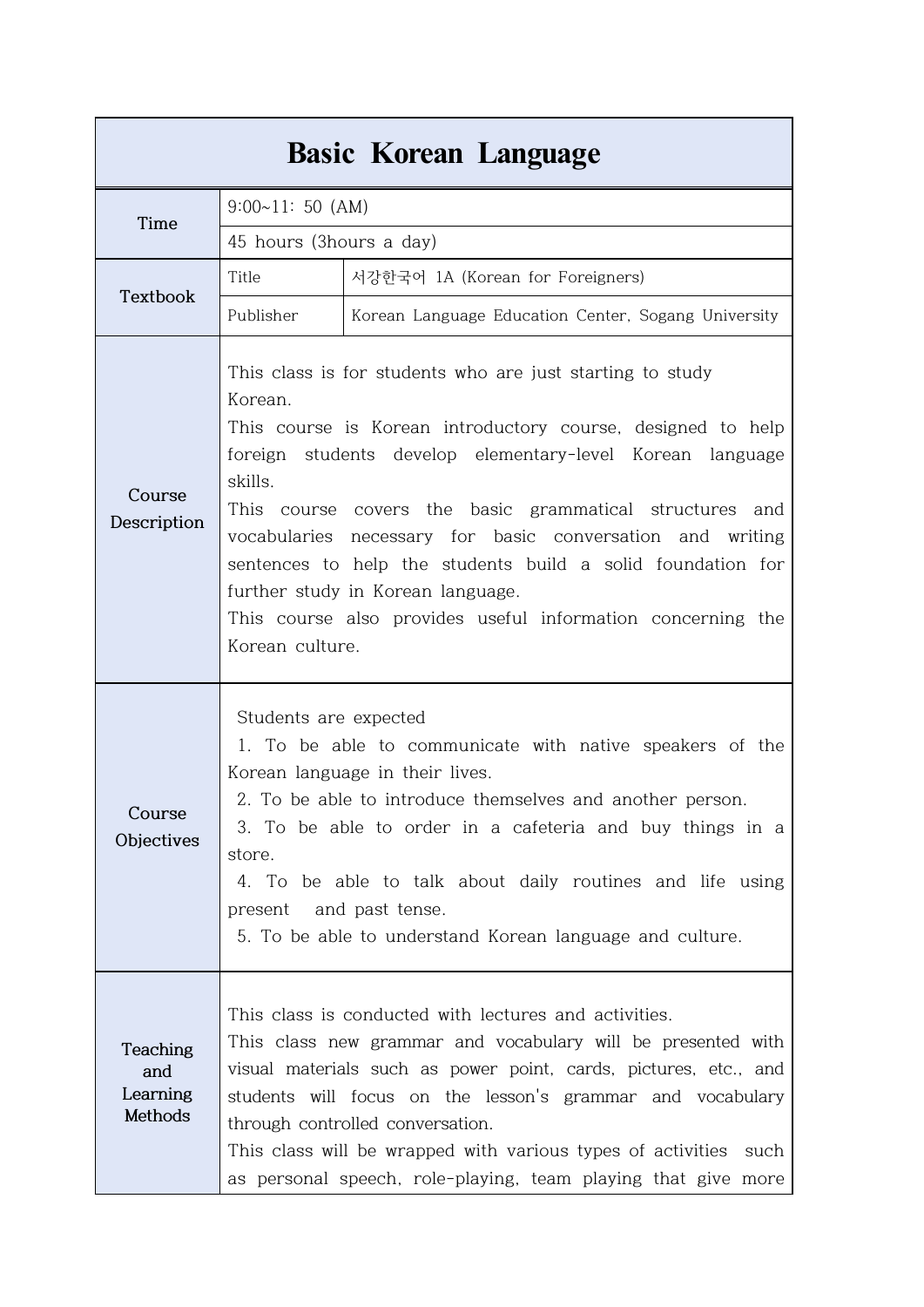|            | opportunities for practice so that students may become<br>more<br>fluent with the target grammar and vocabulary.                             |                                                                                                                    |                                                                         |  |  |
|------------|----------------------------------------------------------------------------------------------------------------------------------------------|--------------------------------------------------------------------------------------------------------------------|-------------------------------------------------------------------------|--|--|
|            | Activities                                                                                                                                   | Writing test                                                                                                       | Attendance                                                              |  |  |
|            | 40%                                                                                                                                          | 50%                                                                                                                | 10%                                                                     |  |  |
| Evaluation | The activities will be<br>wrapped with various<br>of activities<br>types<br>such<br>personal<br>as<br>speech, role-playing,<br>team project. | This class includes the<br>final exam.<br>The test includes words,<br>expressions, and grammar<br>that we learned. | If students<br>attend less<br>than 75%, they<br>will fail the<br>class. |  |  |

| <b>Course Schedule</b> |                                                                                                                                                                                          |                                                 |  |  |  |
|------------------------|------------------------------------------------------------------------------------------------------------------------------------------------------------------------------------------|-------------------------------------------------|--|--|--|
| Unit                   | Topic & Content                                                                                                                                                                          |                                                 |  |  |  |
| $\mathbf{1}$           | - Fundamentals of basic Korean<br>- The Korean Alphabet : Simple Vowels                                                                                                                  |                                                 |  |  |  |
| $\overline{2}$         | - The Korean Alphabet : Simple Vowels, simple consonants,<br>final consonants                                                                                                            | -Activity with peer about<br>Hangul             |  |  |  |
| 3                      | - Basic Korean expressions, including greetings<br>[Preparation Unit 1: What's this?]<br>- What's this?<br>- How do you say it in Korean?                                                | -Practice Hangul                                |  |  |  |
| 4                      | [Preparation Unit 2: Nice to meet you ]<br>- Expressions related to names of people, names of<br>countries, occupations and greetings                                                    | -Activity<br>with<br>peer.<br>role-play, speech |  |  |  |
| 5                      | [Preparation Unit 3: Please give me a cup of coffee.]<br>- Please give me a cup of coffee.<br>- Numbers in pure Korean, measurement nouns and<br>"How many are there?"                   | -Practice<br>numbers<br>through conversation.   |  |  |  |
| 6                      | [Preparation Unit 3: Please give me a cup of coffee.]<br>-Counters for things, people, bottles and books<br>[Preparation Unit 4: Where is the Seoul Station?]<br>-Vocabulary about place | -Activity<br>with<br>peer.<br>role-play, speech |  |  |  |
| $\overline{7}$         | [Preparation Unit 4: Where is the Seoul Station?]<br>-an expression of location                                                                                                          | -Practice by conversation                       |  |  |  |
| 8                      | Unit 1: What is your phone number?<br>- What is your phone number?<br>- Numbers originating from Chinese expressions related to<br>telephone numbers, price of object and dates          | -Activity<br>with<br>peer,<br>role-play, speech |  |  |  |